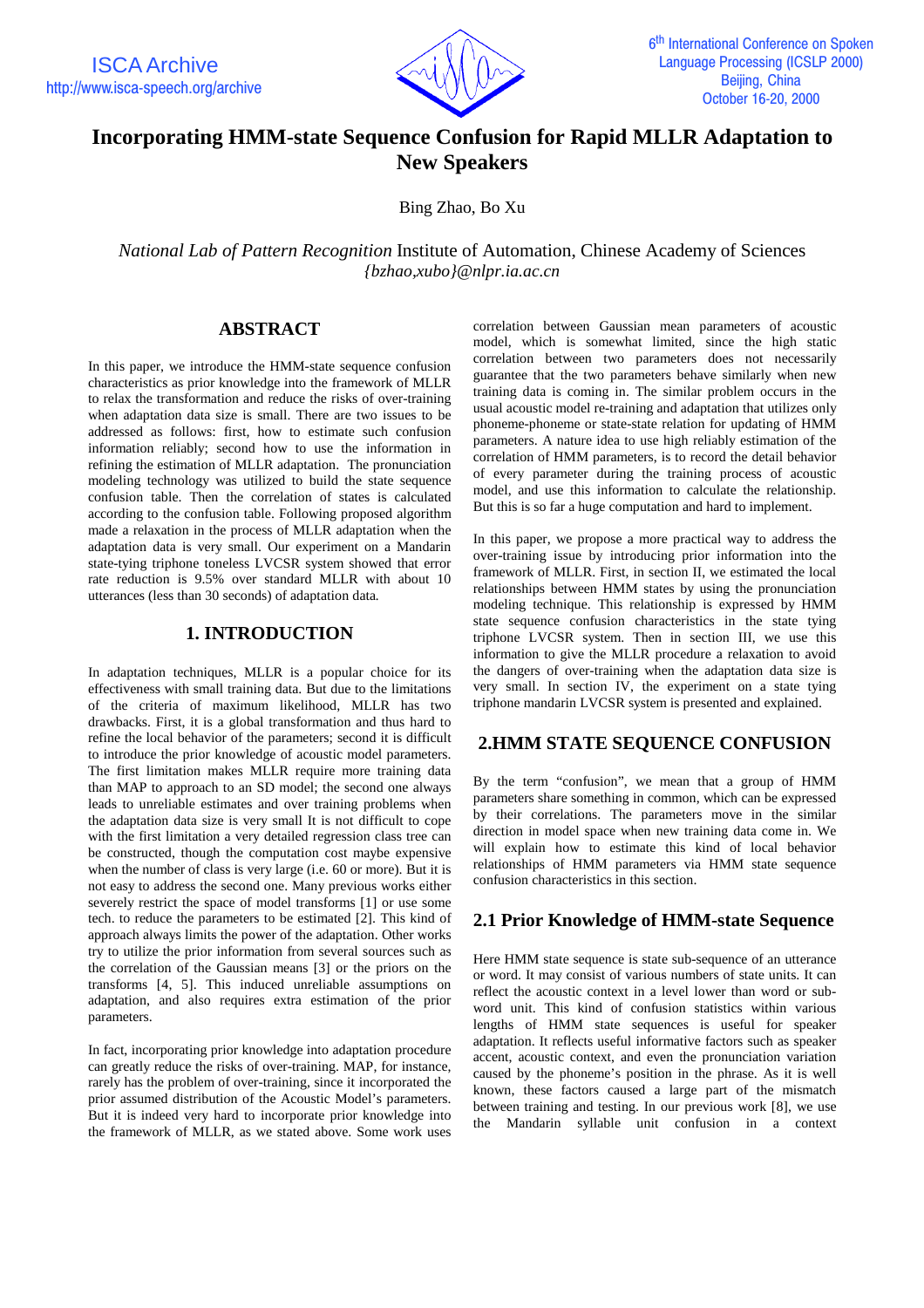dependent/independent way to build a pronunciation model. Work [9] also showed the potential usefulness of the information represented by HMM state sequence confusion in building an acoustic model.

#### **2.2 Estimation of Confusion Table**

Our approach is an extension to our previous approaches described in [8]. Here we use unit of HMM state within various lengths of HMM state sequence context.

Since we are not aimed at pronunciation modeling, there are two important issues. First, the confusion is not used to correct the recognition output, but used as a hint of relationships of parameters' local behaviors. Second, the estimations are restricted in a tree structure. This tree structure was build to localize the transform of MLLR. In this tree, all parameters are divided into 2 groups according to Chinese phonology: initials and finals, and then we use LBG and K-means to develop the tree further. Thus every node has a centroid, and these centroids are used to calculate the distance between the nodes in the tree.

The estimation procedure can be briefly stated as follows:

- First, we need to obtain a canonical pinyin transcription of the training data. A standard pinyin dictionary is used for our purpose. The training data is part of the training data of the acoustic model, which is non-accent. Here we use 863 training corpus which is widely used in testing/building a Chinese recognizer. The recognizer's output is the toneless syllable.
- b. Feed the training data into the recognizer, and the beam search results N best state sequences. From the training data's label, we obtain the accurate surfaceform of state sequence. From the output of the recognizer, we obtain the probably mis-recognized triphone state sequence.
- c. After that, a dynamic programming (DP) tech. was used to align the pair-wise confusion sequences.
- d. Count two kinds of occurrences: first, calculate the appearances of correct appearances in the aligned results; second, calculate the confusions between all the HMM state sequences in a pair-wise way. We save the results in a table. All of the two occurrences of HMM state sequence confusion characteristics are counted and normalized to 1.0. At this stage, we remove those unreliable estimates of two sequences whose average distance within the tree structure is beyond certain threshold, and thus ensure a table of reasonable estimates of HMM state confusion.

The confusion table saves the main confusion characteristics spanned across HMM states. In this table, the correlation information of the states local behaviors' relationship can be calculated according to this table. We give a simple example for illustration as follows:

Look at the simple Chinese sentence: (luo2 bo5 tu3 dou5 da4 bai2 cai4) toneless syllable recognized result:

Correct: luo BO tu DOU da bai cai Recognized: luo BU tu DE da bai cai

There are two confusions: BO-BU and DOU-DE. Considering (BO-BU), the triphone level confusion is  ${(b-0+t, 0-t+u)}$ , (b $u+t, u-t+u$ ). And the states confusion sequence is  ${ (s_{t-1}, s_{t-2}, s_{t-3}, s_{t-4}), (s_{t-1}, s_{t-2}, s_{t-3}, s_{t-4})}.$  With  $(s_{t-2}, s_{t-2}')$  is a confusion pair grouped from the sequence. This is showed in figure 1.



Fig. 1 The grouping of the state confusion

We count both the occurrences of the correct pair and confusion pair and normalized their appearance frequency to 1.0, and the probability of the confusion pair is calculated and saved in a confusion table like table 1.

| <b>States</b> | Confusion     | Triphone level<br>confusion pairs | Prob. |
|---------------|---------------|-----------------------------------|-------|
| st $2$        | st_2 $(s_0)$  | $\{(b-o+t),(b-o+t)\}$             | 0.984 |
|               | st_2' $(s_1)$ | $\{(b-u+t),(b-o+t)\}\$            | 0.003 |
|               | st_2" $(s_2)$ | $\{(b-out+t),(b-o+t)\}\$          | 0.001 |

Table 1. Example of state pair-wise confusion table: st\_2 in triphone (b-o+t) and the corresponding confusion states.

For example, the output PDF of state  $st_2$  in (b-u+t) is calculated as follows:

$$
P^{ex}(o_t \mid st_2) = \sum_i P((s_i, st_2) \mid S^-, st_2, S^+)^* P(o_t \mid s_i)
$$
 (1)

Where  $(s_i, st_2)$  denotes the confusion state pairs of *s* and  $st \_2$   $\_ S^-$  and  $S^+$  denote the left and right states sequence context of state st 2. And  $P(( s_1, s_1 z_1 ) | S^-, st_2 z_2 )$ is the normalized prob. of confusion pair  $(s_i, st_2)$  's appearance. It should satisfy:

$$
\sum_i P((s_i, st\_\,2) \mid S^-, st\_\,2, S^+) = 1.0
$$

## **3. EM FRAMEWORK OF MLLR USING HMM-STATE SEQUENCE CONFUSION**

We begin here with the standard MLLR within EM framework approach in a geometric information view, and then extend it by giving the procedure a relaxation in our approach to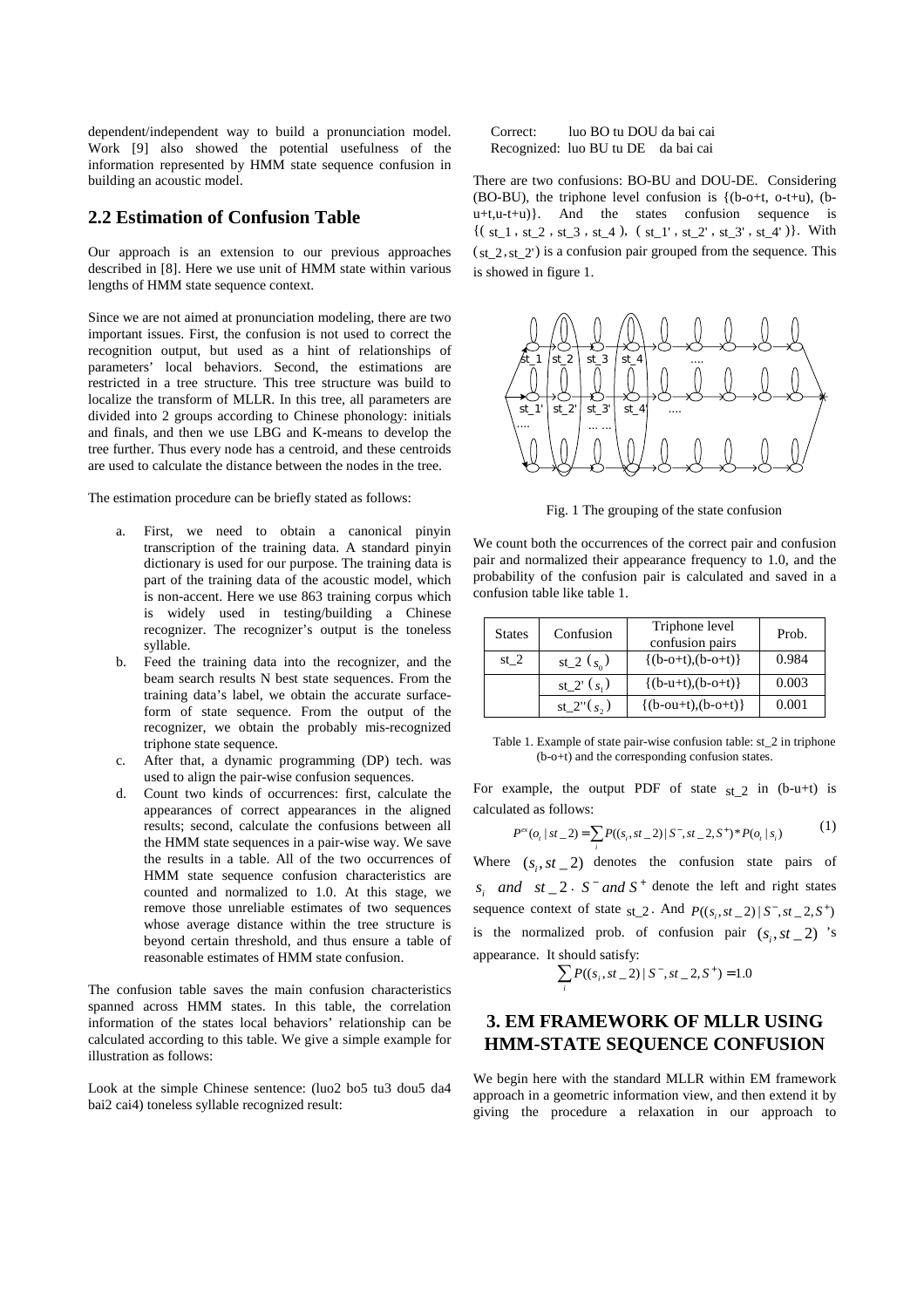accommodate the HMM-state sequence confusion characteristics.

## **3.1 Standard MLLR Solutions**

In [6], EM algorithm can be viewed as alternating minimization between a parameter set  $\Theta$  and a family of desired parameter set. The alternating minimization is done under the information divergence defined as follows:

$$
D(g_x, \theta) = \sum_{x} g_x(x) \log \frac{g_x(x)}{Q_x(x; \theta)}
$$
 (2)

Given the initial parameters, the E step and M step act interlacingly and the algorithm converges to the local optimal estimations [6][11].

Standard MLLR was can be solved under the EM framework. The regression class transformation  $W_{s}^{n+1}$  was re-estimated from the previous transformations  $W_s^n$ , and the transformation matrix satisfied the following equation:

$$
\sum_{r=1}^{R} \sum_{\tau=1}^{T} \gamma_{s_r}(\tau) C_{s_r}^{-1} o_t \hat{\mu}_{s_r} = \sum_{r=1}^{R} \sum_{\tau=1}^{T} \gamma_{s_r}(\tau) C_{s_r}^{-1} W_s \hat{\mu}_{s_r} \hat{\mu}_{s_r}.
$$
 (3)

Using Viterbi or Forward-backward algorithm to get the accumulators as follows:

$$
v^{(r)} = \sum_{\tau=1}^{T} \gamma_{s_{r}}(\tau) C_{s_{r}}^{-1}
$$
 (4)

$$
d^{(r)} = \sum_{\tau=1}^{T} \gamma_{s_{r}}(\tau) C_{s_{r}}^{-1} o_{t}
$$
 (5)

The solution to MLLR [10] is as follows

$$
w'_i = G^{(i)-1} z'_i \tag{6}
$$

#### **3.2 Relaxation to MLLR Adaptation**

In our approach, the objective function is extended to the following form:

$$
\hat{D}(P_x,\theta) = \sum_{x} P_x^{ex}(x) \log \frac{P_x^{ex}(x)}{Q_x(x;\theta)} \tag{7}
$$

Where 
$$
p^{ex}(o_{t} | s) = \sum_{i \in Group(s)} \omega_{i}^{ex} \cdot p(o_{t} | \tilde{s}_{i})
$$

$$
\omega_{i}^{ex} = prob(\tilde{s}_{i} | s)
$$
(8)

 $Group(s)$  denotes the confusion set including the state of *s* itself and all of its confusion counterpart  $\widetilde{S}_i$ . (8) is calculated from the confusion table.

Thus  $\hat{D}(P_v, \theta)$  now denotes the modified version of the standard object function. In fact it is the relaxed version, since it optimizes the relaxed PDF  $P_X^{ex}(x)$  instead of the original PDF

 $P_X(x)$ . During the accumulating stage of MLLR, the accumulators will be modified accordingly as follows:

$$
\nu^{(r)} = \sum_{\tau=1}^{T} \left( \sum_{i \in group(s)} \omega_i^{ex} \cdot \gamma_{s_r}^i(\tau) \right) C_{S_r}^{-1} \tag{9}
$$

$$
d^{(r)} = \sum_{\tau=1}^{T} \left( \sum_{i \in group(s)} \omega_i^{ex} \cdot \gamma_{s_r}^{i}(\tau) \right) C_{S_r}^{-1} o_t \tag{10}
$$

And  $\gamma_{s_r}^i(\tau)$  is the state occupancy counter at time  $\tau$ . It is clear that  $p^{ex}(o_t | s)$  in (8) is still a Gaussian distribution, since it is the addition of several Gaussian PDFs. The difference from the original distribution is now it has more mixture components than original. Note it can also be written as M mixtures format as follows:

$$
p^{ex}(o_i \mid S) = \sum_{i=1}^{M} \left\{ \frac{prob(s \mid s)w_i^s \cdot N^s(o_i; \mu_i^s, \eta_i^s) +}{\sum_{j \in group(s)} prob(\widetilde{s}_j \mid s)w_i^j \cdot N^j(o_i; \mu_i^j, \eta_i^j)} \right\}
$$
(11)

From the equation above, we see that the additional part of the function is aimed to give the original PDF a relaxation as illustrated in fig. 2. It shifts a little bit from original one.



Fig 2. The relaxed PDF

In our case, It is easy to follow the same solving procedure as MLLR, the only difference is that we use a different way of calculating the accumulator for the transformation matrix, and the resulted transformation matrix  $W_i$  is aimed at transform the

relaxed version of state output pdf as the objective function defined. In fact, it is utilized on the original Gaussian mean. In this way, the relationship between states is incorporated in the process of MLLR as a confidence weighing on the original pdf and its correlated counterparts. Our experiment showed this incorporating of prior knowledge of state confusion help to reduce the risks of over-training in the regime of small training data size. The experiment will be explained in the next section.

#### **4. EXPERIMENT AND DISCUSSION**

Our experiment is carried on our state-tying triphone system. There are totally 3062 shared states. Each state's output pdf has 16 mixture components. This acoustic model is trained from standard mandarin speech corpuses. The training corpuses are standard Chinese without accent. The recognizer's output is syllable without tone. We use gender dependent models. The testing data is recorded in an office environment, and there are totally 5 test speakers. Some of them have a little accent. Each speaker has 120 testing utterances. All experiments are done on